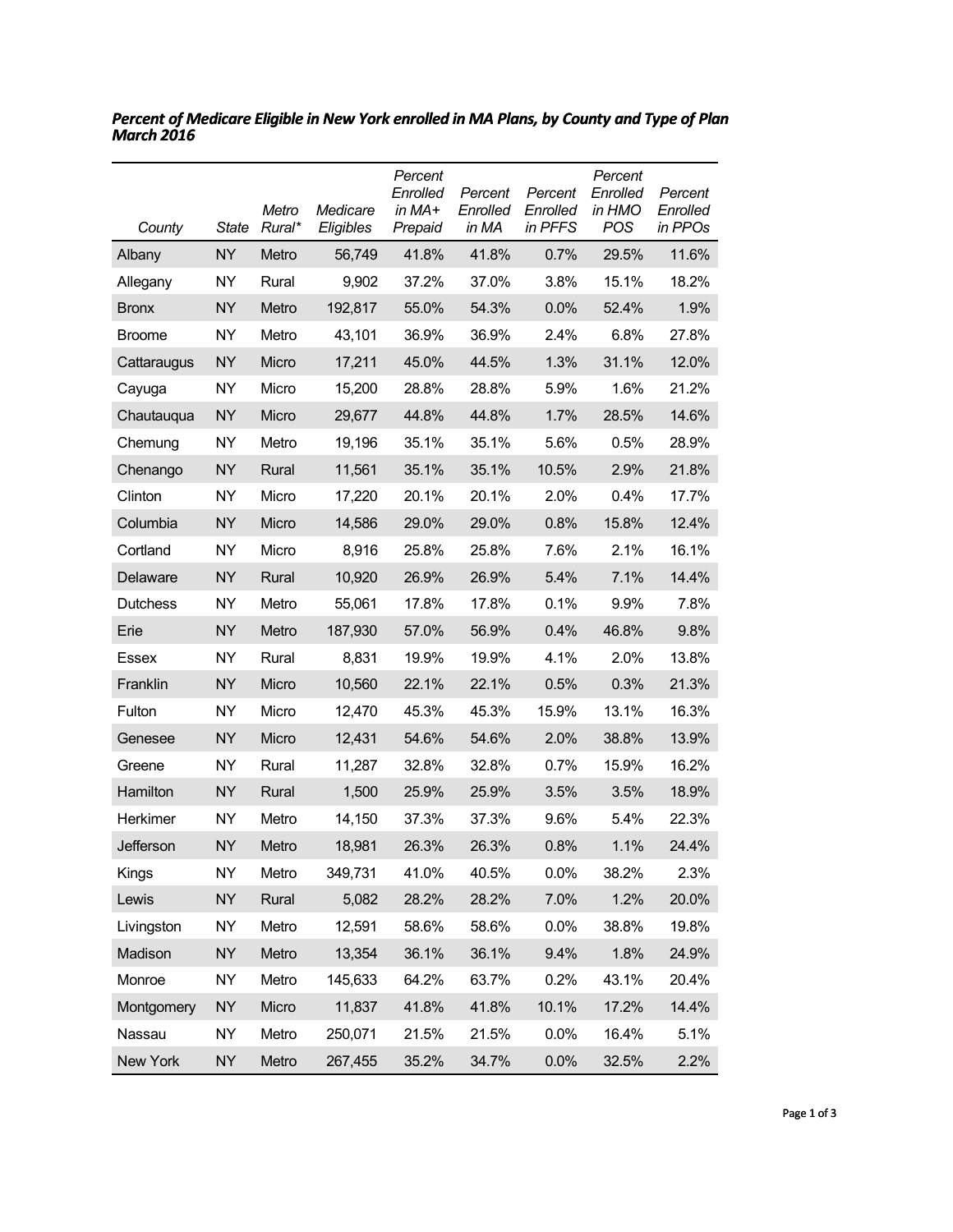| County        | <b>State</b> | Metro<br>Rural* | Medicare<br>Eligibles | Percent<br>Enrolled<br>in MA+<br>Prepaid | Percent<br>Enrolled<br>in MA | Percent<br>Enrolled<br>in PFFS | Percent<br>Enrolled<br>in HMO<br>POS | Percent<br>Enrolled<br>in PPOs |
|---------------|--------------|-----------------|-----------------------|------------------------------------------|------------------------------|--------------------------------|--------------------------------------|--------------------------------|
| Niagara       | NY.          | Metro           | 47,124                | 53.5%                                    | 53.3%                        | 0.6%                           | 41.2%                                | 11.5%                          |
| Oneida        | <b>NY</b>    | Metro           | 50,915                | 35.8%                                    | 35.8%                        | 4.8%                           | 8.4%                                 | 22.6%                          |
| Onondaga      | NY           | Metro           | 89,102                | 39.5%                                    | 39.0%                        | 2.7%                           | 6.5%                                 | 29.8%                          |
| Ontario       | <b>NY</b>    | Metro           | 23,742                | 57.4%                                    | 57.4%                        | 1.3%                           | 37.9%                                | 18.3%                          |
| Orange        | <b>NY</b>    | Metro           | 58,694                | 16.9%                                    | 16.9%                        | 0.0%                           | 12.6%                                | 4.3%                           |
| Orleans       | <b>NY</b>    | Metro           | 8,325                 | 53.5%                                    | 53.5%                        | 0.0%                           | 32.6%                                | 20.9%                          |
| Oswego        | NΥ           | Metro           | 23,595                | 36.0%                                    | 36.0%                        | 9.3%                           | 5.6%                                 | 21.1%                          |
| Otsego        | <b>NY</b>    | Micro           | 13,607                | 22.1%                                    | 22.1%                        | 4.1%                           | 5.6%                                 | 12.3%                          |
| Putnam        | <b>NY</b>    | Metro           | 17,397                | 16.1%                                    | 16.1%                        | 0.0%                           | 3.4%                                 | 12.7%                          |
| Queens        | <b>NY</b>    | Metro           | 335,480               | 43.8%                                    | 43.2%                        | 0.0%                           | 40.8%                                | 2.4%                           |
| Rensselaer    | NΥ           | Metro           | 30,294                | 40.2%                                    | 40.2%                        | 0.9%                           | 27.6%                                | 11.7%                          |
| Richmond      | <b>NY</b>    | Metro           | 82,908                | 37.8%                                    | 37.6%                        | 0.0%                           | 33.6%                                | 4.0%                           |
| Rockland      | <b>NY</b>    | Metro           | 54,411                | 18.8%                                    | 18.7%                        | 0.0%                           | 13.2%                                | 5.6%                           |
| Saratoga      | <b>NY</b>    | Metro           | 43,416                | 42.8%                                    | 42.8%                        | 2.6%                           | 25.3%                                | 14.9%                          |
| Schenectady   | <b>NY</b>    | Metro           | 30,555                | 44.7%                                    | 44.2%                        | 1.0%                           | 29.9%                                | 13.4%                          |
| Schoharie     | <b>NY</b>    | Metro           | 6,360                 | 27.9%                                    | 27.9%                        | 8.1%                           | 13.0%                                | 6.7%                           |
| Schuyler      | <b>NY</b>    | Rural           | 4,516                 | 32.5%                                    | 32.5%                        | 4.3%                           | 1.3%                                 | 26.9%                          |
| Seneca        | <b>NY</b>    | Micro           | 7,221                 | 40.8%                                    | 40.8%                        | 1.9%                           | 23.1%                                | 15.8%                          |
| St. Lawrence  | <b>NY</b>    | Micro           | 22,433                | 21.9%                                    | 21.9%                        | 0.5%                           | 0.4%                                 | 20.9%                          |
| Steuben       | <b>NY</b>    | Micro           | 21,303                | 32.2%                                    | 32.2%                        | 2.8%                           | 1.8%                                 | 27.6%                          |
| Suffolk       | <b>NY</b>    | Metro           | 272,707               | 17.2%                                    | 17.1%                        | 0.0%                           | 12.0%                                | 5.1%                           |
| Sullivan      | <b>NY</b>    | Rural           | 16,123                | 12.0%                                    | 12.0%                        | 0.5%                           | 4.1%                                 | 7.4%                           |
| Tioga         | <b>NY</b>    | Metro           | 10,749                | 36.0%                                    | 36.0%                        | 6.4%                           | 2.9%                                 | 26.7%                          |
| Tompkins      | <b>NY</b>    | Metro           | 15,299                | 21.9%                                    | 21.9%                        | 2.9%                           | 0.5%                                 | 18.6%                          |
| <b>Ulster</b> | <b>NY</b>    | Metro           | 37,953                | 22.2%                                    | 22.2%                        | 0.0%                           | 11.0%                                | 11.1%                          |
| Warren        | <b>NY</b>    | Metro           | 16,518                | 38.8%                                    | 38.8%                        | 0.7%                           | 15.6%                                | 22.6%                          |
| Washington    | <b>NY</b>    | Metro           | 12,953                | 38.6%                                    | 38.6%                        | 0.5%                           | 13.5%                                | 24.6%                          |
| Wayne         | <b>NY</b>    | Metro           | 20,601                | 56.1%                                    | 56.1%                        | 1.7%                           | 32.9%                                | 21.4%                          |
| Westchester   | <b>NY</b>    | Metro           | 166,400               | 24.5%                                    | 24.4%                        | 0.0%                           | 18.0%                                | 6.3%                           |
| Wyoming       | <b>NY</b>    | Rural           | 8,224                 | 52.9%                                    | 52.9%                        | 1.2%                           | 41.1%                                | 10.6%                          |

*Percent of Medicare Eligible in New York enrolled in MA Plans, by County and Type of Plan March 2016*